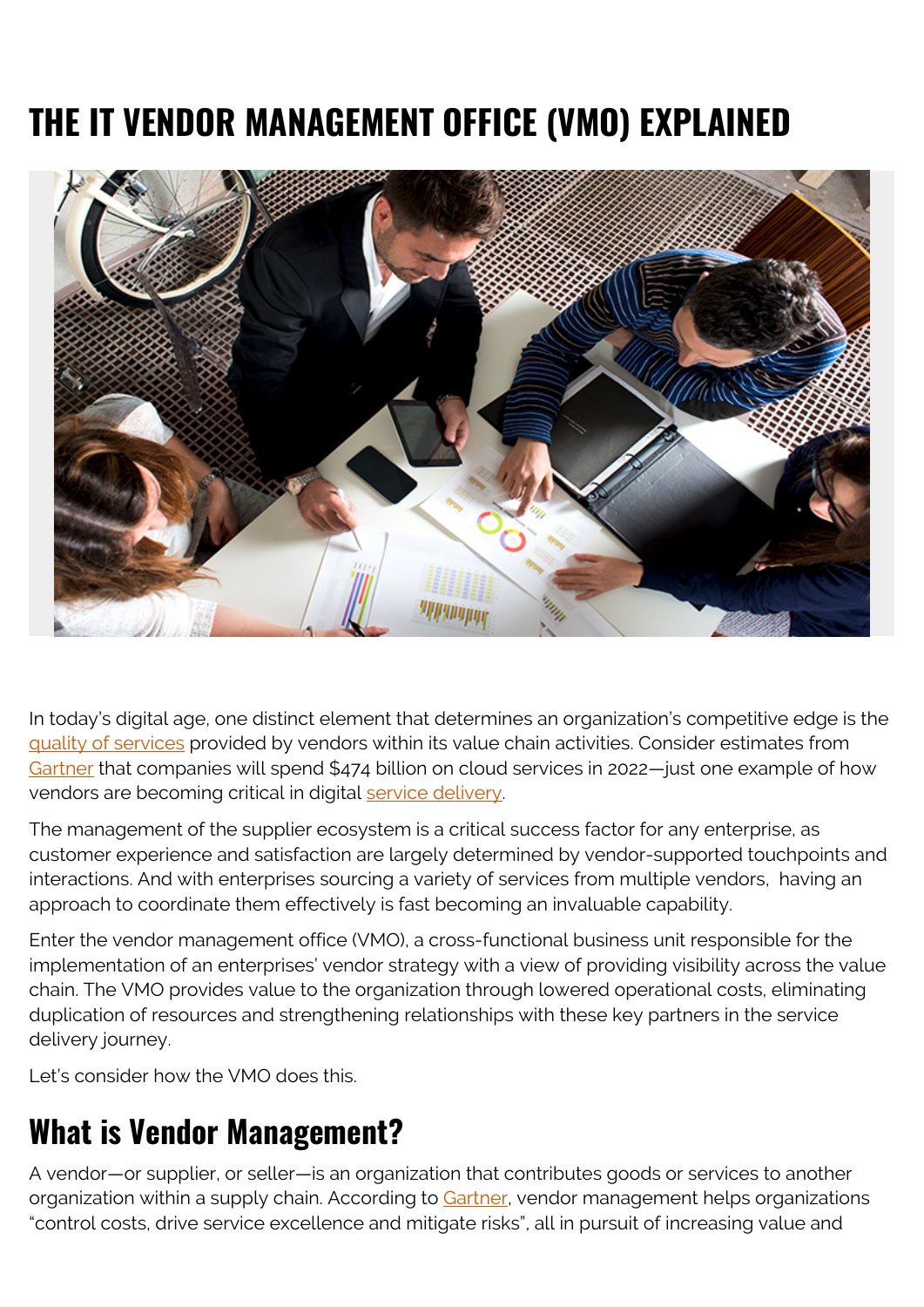return on investment.

Effective vendor management ensures that the organization's vendors and their performances are managed appropriately to support the seamless provision of quality products and services. According to [ITIL® 4](https://www.bmc.com/blogs/itil-4/), vendor management activities involve:

- Establishing a common approach to sourcing strategy and management of vendor relationships
- Maintaining a single point of control over active and planned vendor contracts and services

Depending on the organization, vendor management can be positioned as a strategic, tactical, or operational capability:

At the operational level, vendor management activities are simply an extension of the enterprise's procurement function. On the other hand, the tactical level has a more specific focus with individual business units responsible for management of their own vendors.

At the strategic level, vendor management oversees value creation and preservation through a standardized sourcing delivery model across the entire organization, providing end-to-end visibility and ensuring alignment to strategy, managing risks and costs effectively, while building relationships that are mutually beneficial to both parties.

## **Role of a Vendor Management Office**

We can infer from the **SIAM** body of knowledge that in IT environments where many services are commoditized and multiple vendors need to work together, organizations require the right vendor management capability in order to:

- Understand the end-to-end picture of service provision
- Coordinate the activities of multiple service providers
- Provide a single source of truth regarding service performance
- Be a trusted partner in developing new services and strategies
- Optimize delivery through [people, processes, tools, and vendors](https://www.bmc.com/blogs/people-process-technology/)
- Ensure smooth performance of day-to-day operations, enabling them to concentrate on more progressive activities

In the paper [How to Build a VMO](https://isg-one.com/articles/how-to-build-a-vmo-lessons-learned-and-keys-to-success), ISG state that the Vendor Management Office VMO is a critical governance and oversight tool that is designed to facilitate collaboration within the sourcing model as well as alignment between the sourcing model and the business. The role of the VMO is primarily overseeing five disciplines of service delivery within the sourcing lifecycle: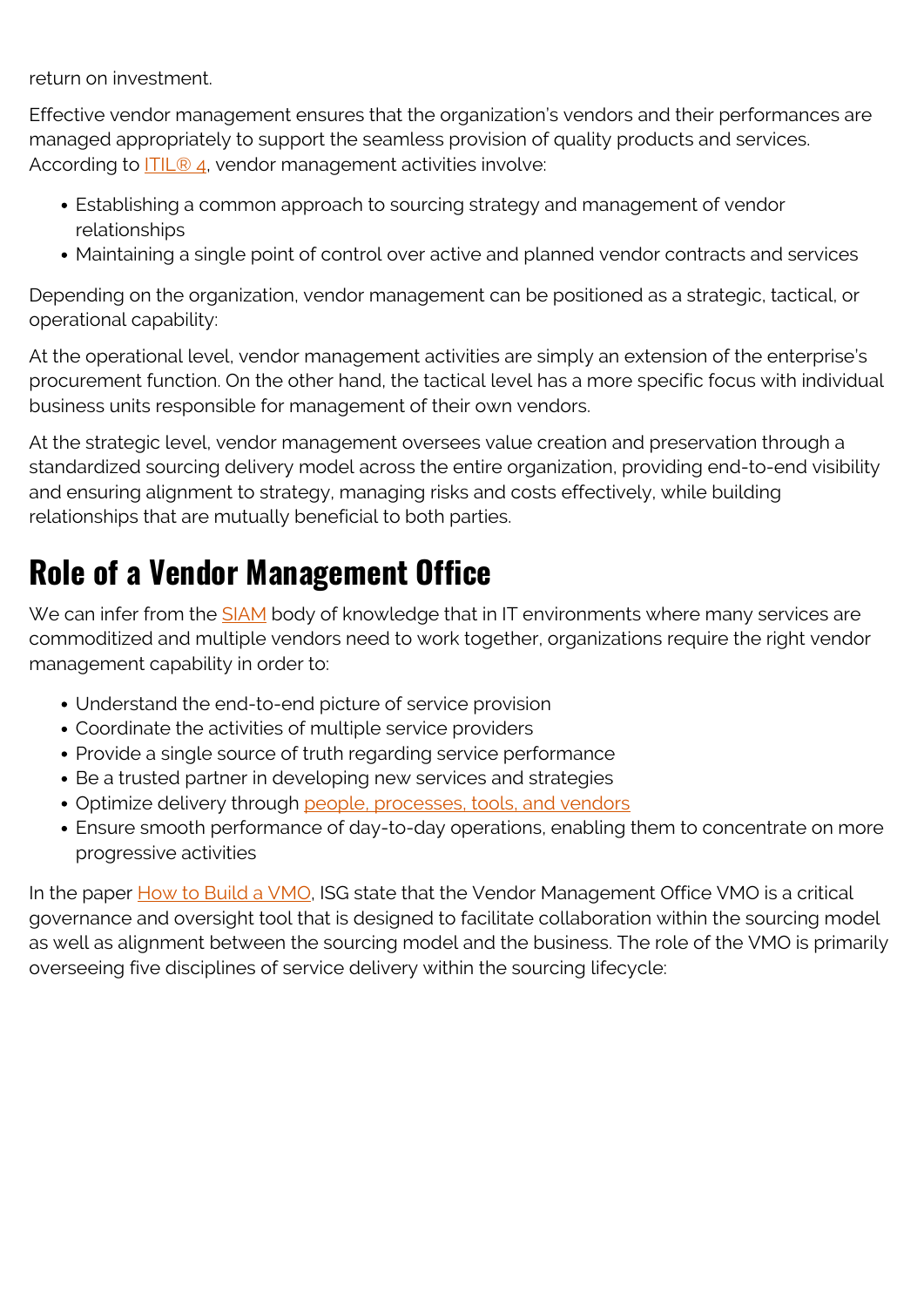

### **Contract**

The VMO ensures contract rationalization and alignment across the enterprise. Contract information is made visible to key stakeholders and managed effectively, especially towards the end of the vendor contract, ensuring timely renewal or transition where required.

#### **Finance**

The VMO manages financial aspects of the vendor engagement from negotiations during sourcing, onboarding/offboarding cost management, tracking of spending throughout the life of the contract, and working with the business to determine value from the vendor engagements including return on investment.

### **Relationship**

The VMO will establish and nurture links between the organization and vendors at all levels. Relationship management will include identification of shared or mutual goals, promotion of noblame cooperative and collaborative culture, supporting continuous learning, maintenance of open and transparent communication, as well as handling conflicts through mediation and other mechanisms.

#### **Performance**

The VMO will track performance of vendors to ensure organizational goals and objectives are met. This includes ensuring alignment between the organization's service level targets in client SLAs, and the targets for vendors defined in the contracts.

#### **Compliance**

The VMO will liaise with the legal department to ensure that the vendor contracts and agreements clearly spell out compliance requirements that the vendors should adhere to such as: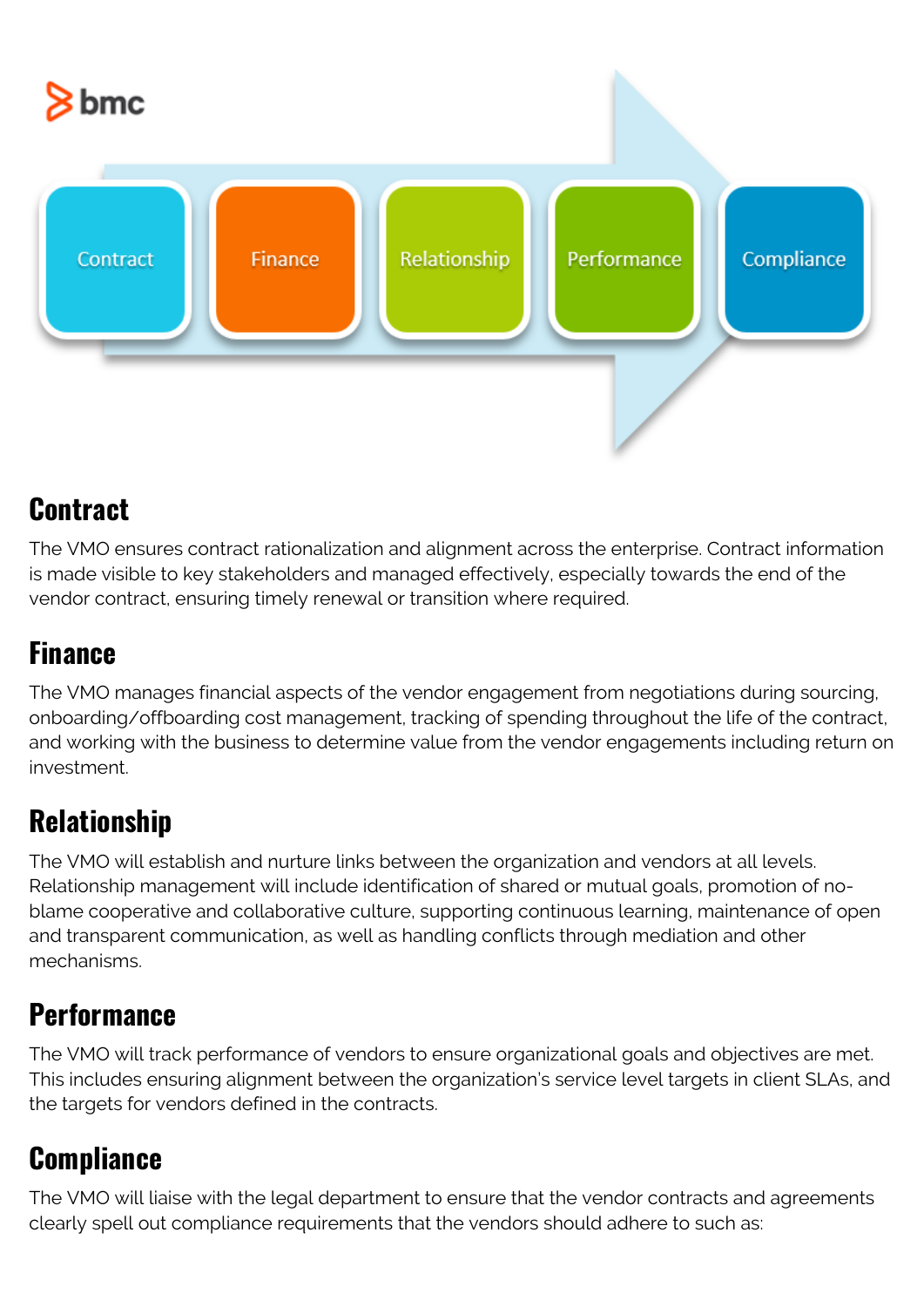- Corporate policies
- Data privacy
- Other appropriate legal and regulatory requirements

## **Benefits of a Vendor Management Office**

The benefits of a successful VMO are numerous. WGroup, a management consulting firm with deep experience in IT optimization, rightfully [notes](http://thinkwgroup.com/10-objectives-of-a-vendor-management-organization) that revenue enhancement is the #1 objective a VMO. But that is just the start.

Chuck Crafton of the Project Management Experts group, has identified these critical benefits—among many others—that should result from implementing a VMO:

- Improved supplier relationships (coordination, collaboration, and communication)
- Centralized procurement and contract management
- Improved governance, resulting in consistency and compliance
- Dispute and issue resolution management
- Vendor risk identification, assessment, and mitigation management

## **Tools for VMO success**

An effective VMO office should be equipped with appropriate communication, collaboration, and monitoring tools to support the vendor lifecycle.

For most organizations, the ERP is the primary source of vendor information as relates to procurement of services and products, and asset management. However, other organizations leverage heavily on supplier and contract management information systems that not only manage documentation but also provide vendor performance monitoring functionality.

## **Best practices for Vendor Management Offices**

CIOs and other professionals responsible for ensuring the VMO is producing value should consider the following activities to guide their approach:

- **Provide guidance during RFP creation.** The VMO should provide templates and best practices across business units for RFP processes.
- **Develop more structured approach to negotiations.** The VMO should formalize the negation processes and leverage performance metrics for renegotiations.
- **Help put better contracts in place.** The VMO should be a critical stakeholder in the review and management of contracts, and work on systematically improving contracts over time.
- **Regularly evaluate relationship and performance management.** Business managers should see higher quality and lower costs from suppliers as a result of VMO's work.
- **Solicit feedback on VMO performance.** A best practice for a VMO is to seek feedback from stakeholders regularly after sourcing events to track on internal satisfaction with the process.

## **Related reading**

- [BMC Service Management Blog](https://www.bmc.com/blogs/categories/itsm/)
- **[Best Practices to Avoid Cloud Vendor Lock-In](https://www.bmc.com/blogs/vendor-lock-in/)**